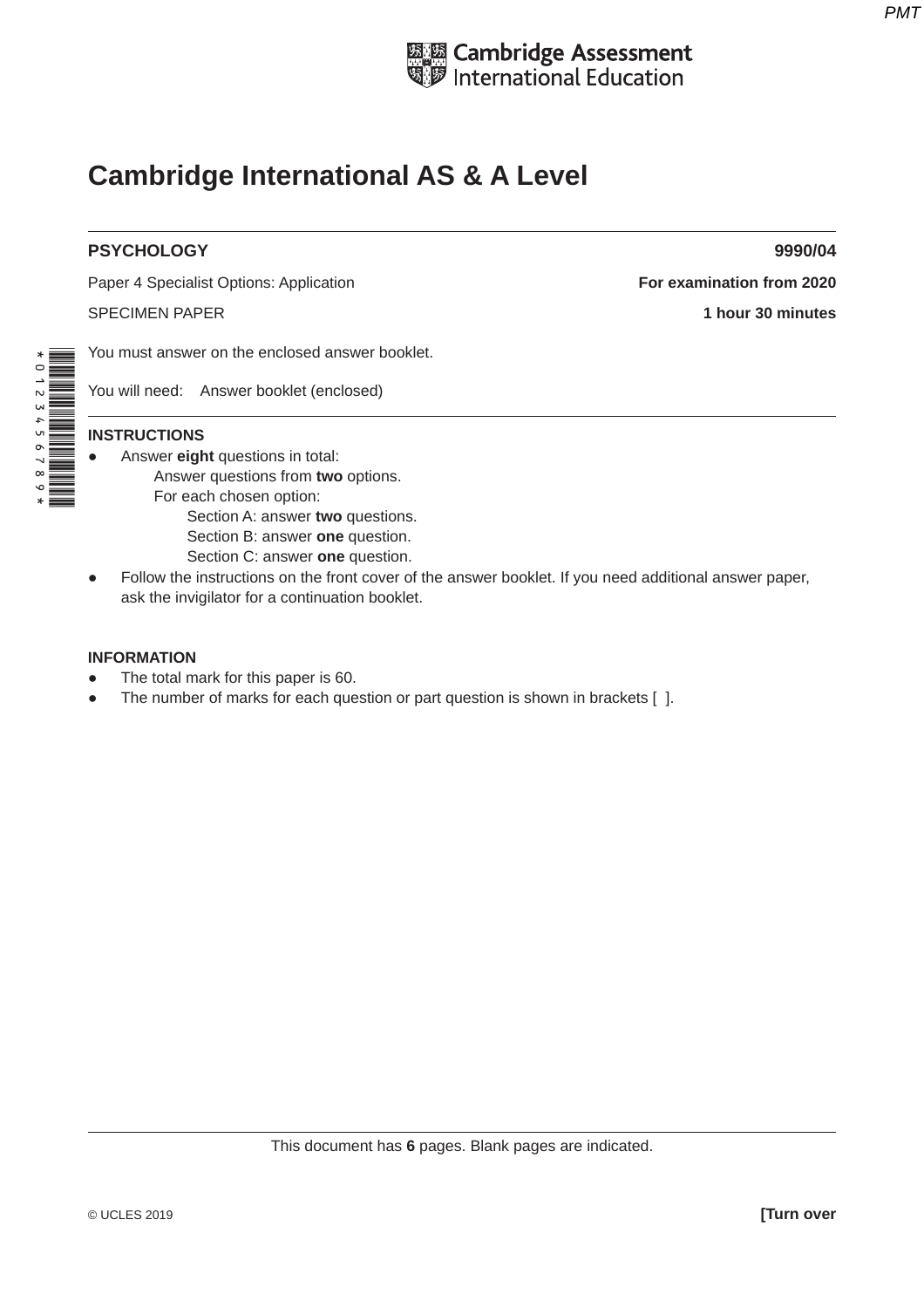# **Section A**

You must answer **two** questions from this section. Answer all the parts for the two questions you choose.

# **Psychology and abnormality**

**1** A study (Ost, 1991) identified the causes of blood and injection phobias. The following table shows the percentages of participants in each category.

| <b>Cause of phobia</b>  | <b>Blood</b><br>phobia | Injection<br>phobia |
|-------------------------|------------------------|---------------------|
| Conditioning            | 49.4%                  | 57.1%               |
| Vicarious experiences   | 25.9%                  | 21.4%               |
| Instruction/information | 7.4%                   | 5.4%                |
| No recall               | 17.3%                  | 16.1%               |

 **(a)** Give **one** conclusion that can be drawn from this table. [2]

- **(b)** Give **two** advantages of the treatment of applied tension for blood phobia. [4]
- **(c)** Fear of blood and injections are common phobias.

**Describe how a different phobia can be explained through conditioning.** [4]

 **(d)** Discuss the evidence suggesting that phobias are learned. You should consider both sides of the argument and include a conclusion. **Example 20** is a set of the argument and include a conclusion.

#### **Psychology and consumer behaviour**

**2** In relation to the participants in their experiment, Braun-LaTour et al. write:

*Sixty-six undergraduates (32 female, 34 male) at a large Northwestern University participated in this experiment for course credit. The average age was 21. Participants were randomly assigned to one of two conditions.* 

- **(a)** Outline what Braun-LaTour et al. mean by 'participants were randomly assigned'. [2]
- **(b)** Identify **one** strength and **one** weakness of the sample in this study. Give reasons for your answer. [4]
- **(c)** Describe **two** alternative ways in which a sample for this study could have been gathered. [4]
- **(d)** Discuss the advantages and disadvantages of using students in psychology experiments. You should include a conclusion in your answer. [5]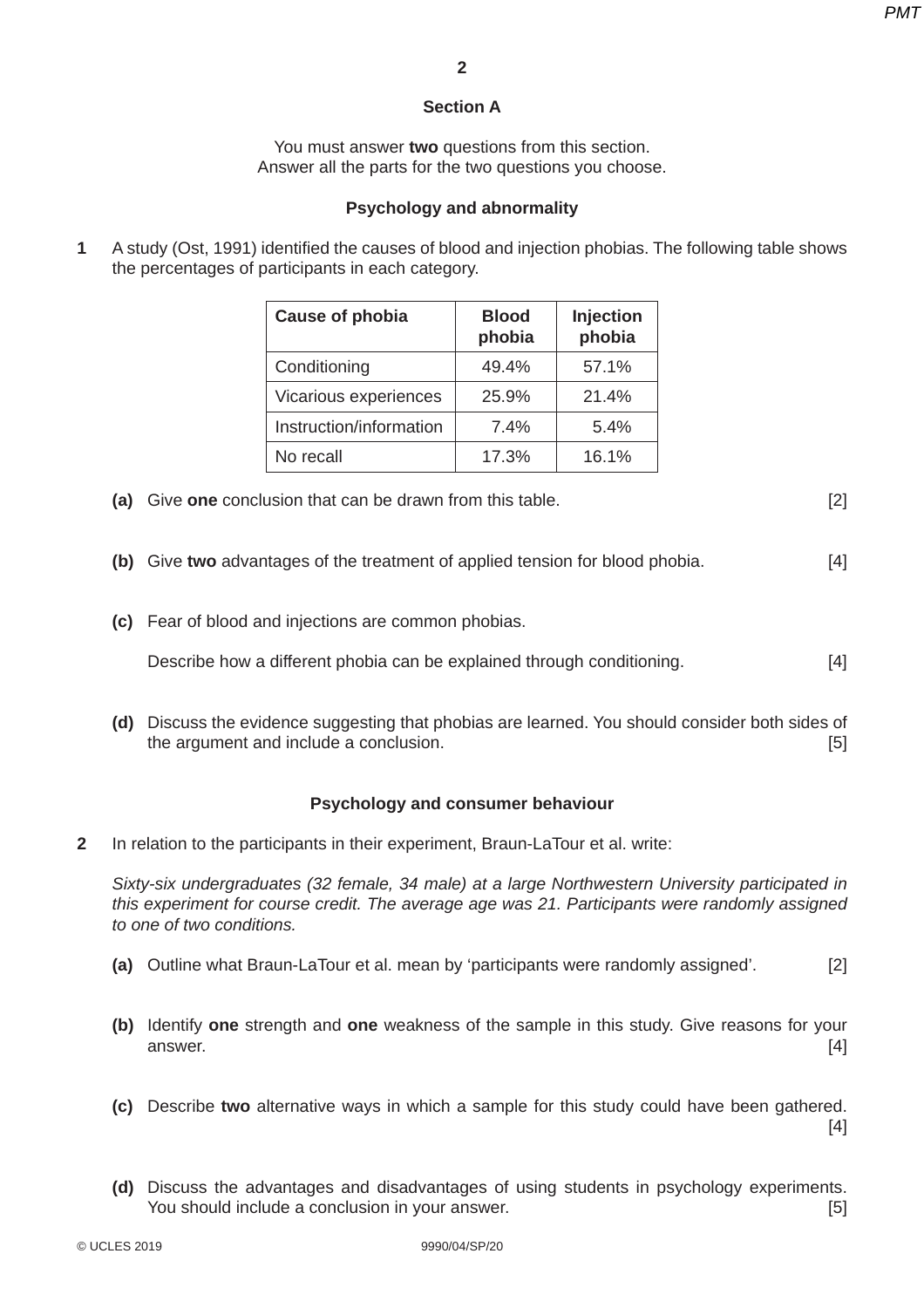#### **Psychology and health**

#### **3** *Newspaper headline: patients over-estimate drug treatment for an ulcer.*

*A study was conducted by Dr Roth in which patients had been prescribed medication for treatment of an ulcer. 89% of patients claimed that they took the pills prescribed, while Dr Roth found that only 47% had actually taken them. Dr Roth suggested that although pill counting is more accurate then patients' estimates, a physiological test is the only accurate measure of patient adherence.* 

|      | (a) Outline one physiological measure of patient adherence.              | [2] |
|------|--------------------------------------------------------------------------|-----|
|      | (b) Give two weaknesses of subjective self-reports to measure adherence. | [4] |
| (C). | Suggest two reasons why physiological tests of adherence are valid.      | [4] |

 **(d)** Discuss the strengths and weaknesses of using pill counts to measure patient adherence. You should consider a conclusion in your answer. [5]

#### **Psychology and organisations**

**4** Mowday et al. devised the Organisational Commitment Questionnaire (OCQ). One question is:

*'I would accept almost any type of job assignment in order to keep working for this organisation.'*

Answers are scored on a 7-point scale:

#### strongly disagree moderately disagree slightly disagree neither disagree nor agree slightly agree moderately agree strongly agree

- **(a)** Give **one** weakness with the wording of the OCQ question in the study. [2]
- **(b)** Give **two** strengths of psychometric tests using the OCQ as an example. [4]
- **(c)** Suggest how an alternative method to a questionnaire could be used to gather qualitative  $data.$  [4]
- **(d)** An alternative scale has 6 points, without 'neither disagree nor agree'.

Discuss the advantages and disadvantages of including this point on a scale. You should include a conclusion in your answer. [5]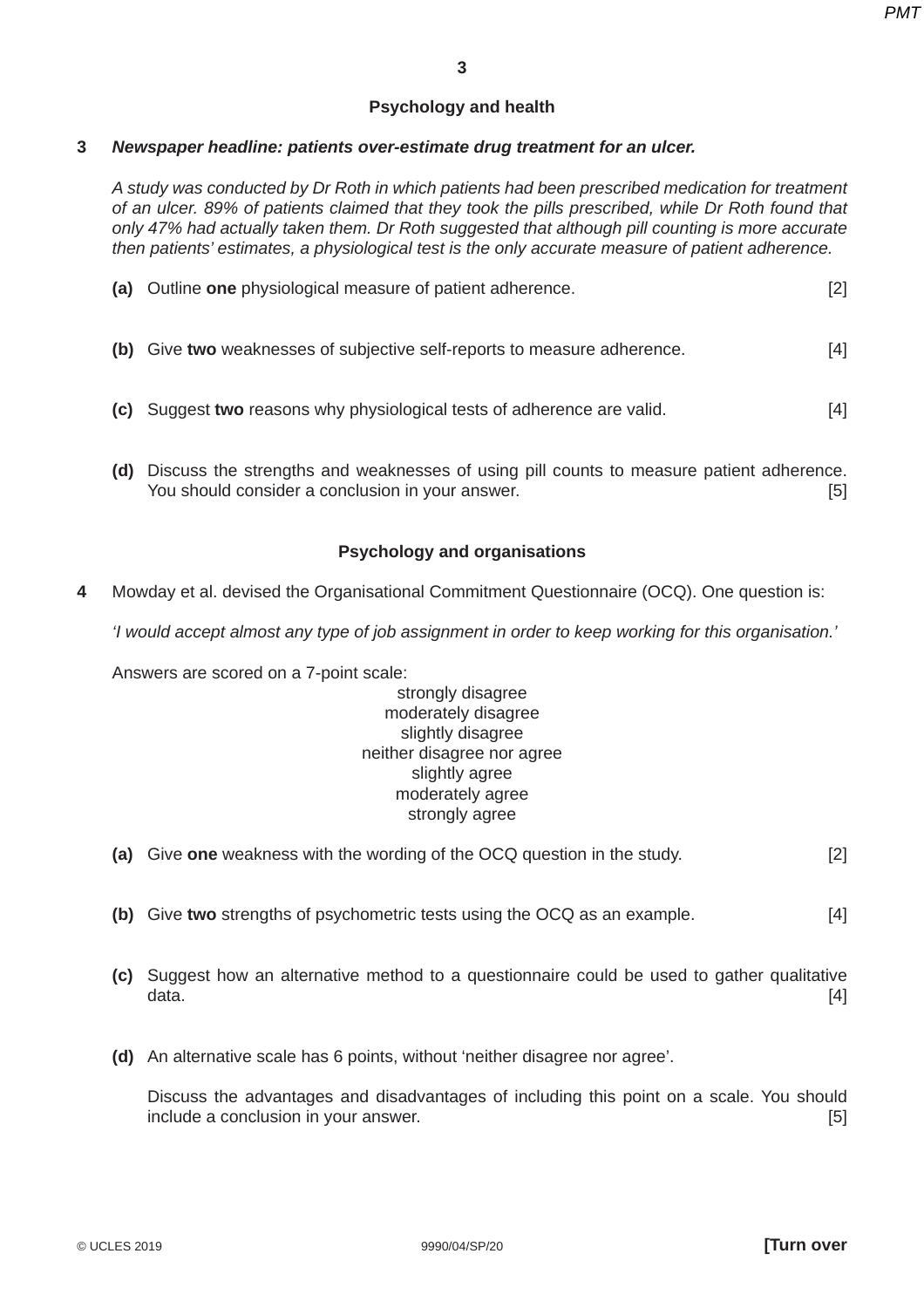#### **Section B**

You must answer **one** question from this section.

#### **Psychology and abnormality**

- **5 (a)** Design a study to investigate whether obsessive-compulsive disorder (OCD) is more effectively treated by psychological or biomedical techniques. [10]
	- **(b)** Explain the psychological and methodological evidence on which your study is based. [8]

#### **Psychology and consumer behaviour**

- **6 (a)** Design an experiment to investigate whether different types of music influence consumer behaviour in a shop. [10]
	- **(b)** Explain the psychological and methodological evidence on which your experiment is based. [8]

#### **Psychology and health**

- **7 (a)** Design an experiment to test whether sending a reminder improves attendance at a medical appointment. [10] appointment.
	- **(b)** Explain the psychological and methodological evidence on which your experiment is based. [8]

#### **Psychology and organisations**

- **8 (a)** Design a study to investigate worker preference for job rotation or job enrichment. [10]
	- **(b)** Explain the psychological and methodological evidence on which your study is based. [8]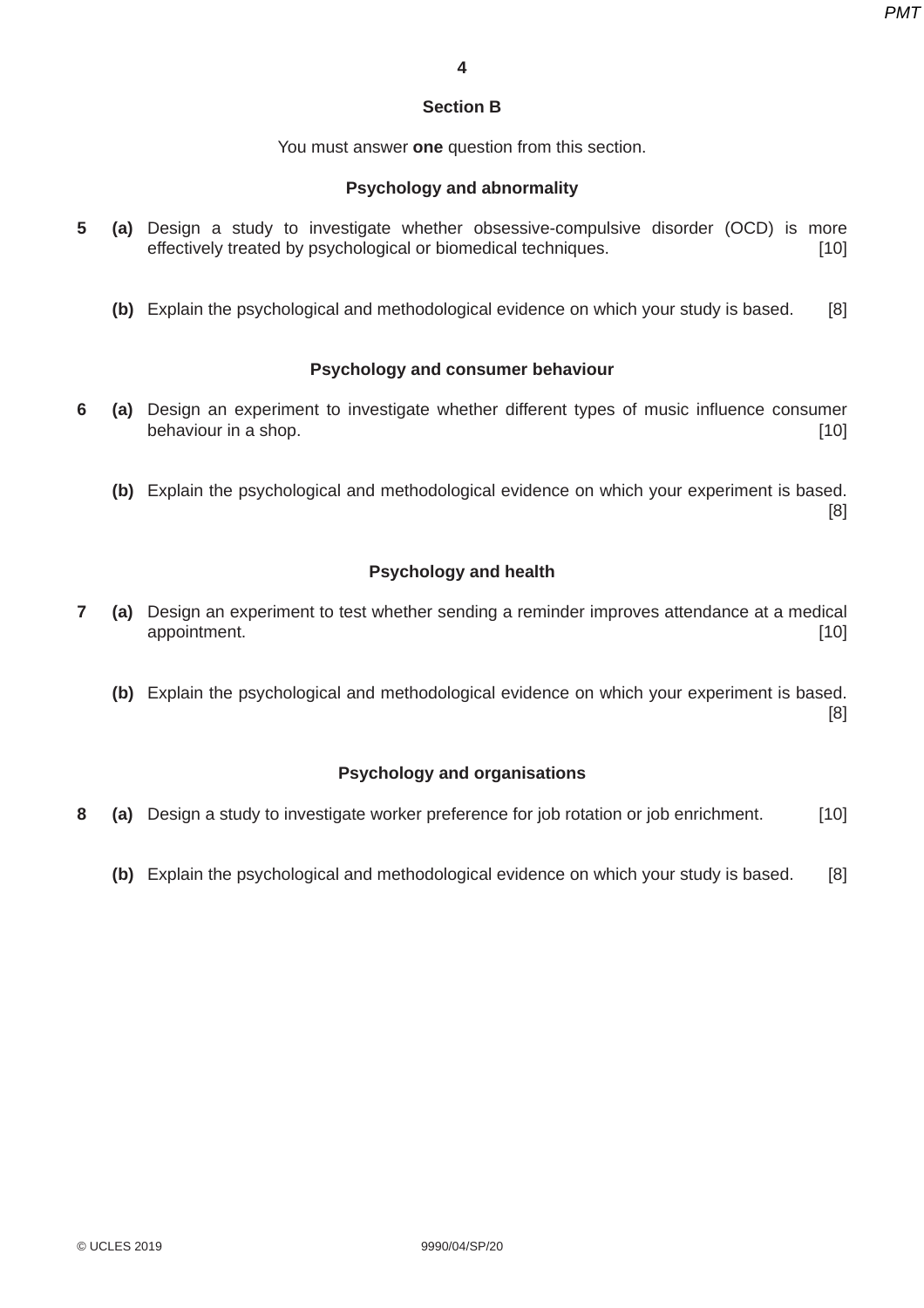# **Section C**

You must answer **one** question from this section.

## **Psychology and abnormality**

**9** *'Conducting a case study is the best way to find out about obsessive, compulsive and related disorders.'*

To what extent do you agree with this statement? Use examples of research you have studied to support your answer. **Example 20** Support your answer.

## **Psychology and consumer behaviour**

**10** *'Studies of retail/leisure design environments have not helped psychologists understand buyer behaviour.'* 

To what extent do you agree with this statement? Use examples of research you have studied to support your answer. [12]

# **Psychology and health**

**11** *'Arousing fear is the most effective way to promote health.'*

To what extent do you agree with this statement? Use examples of research you have studied to support your answer. [12] support your answer.

# **Psychology and organisations**

**12** *'A high level of pay is the only motivator any worker needs.'*

To what extent do you agree with this statement? Use examples of research you have studied to support your answer. [12]